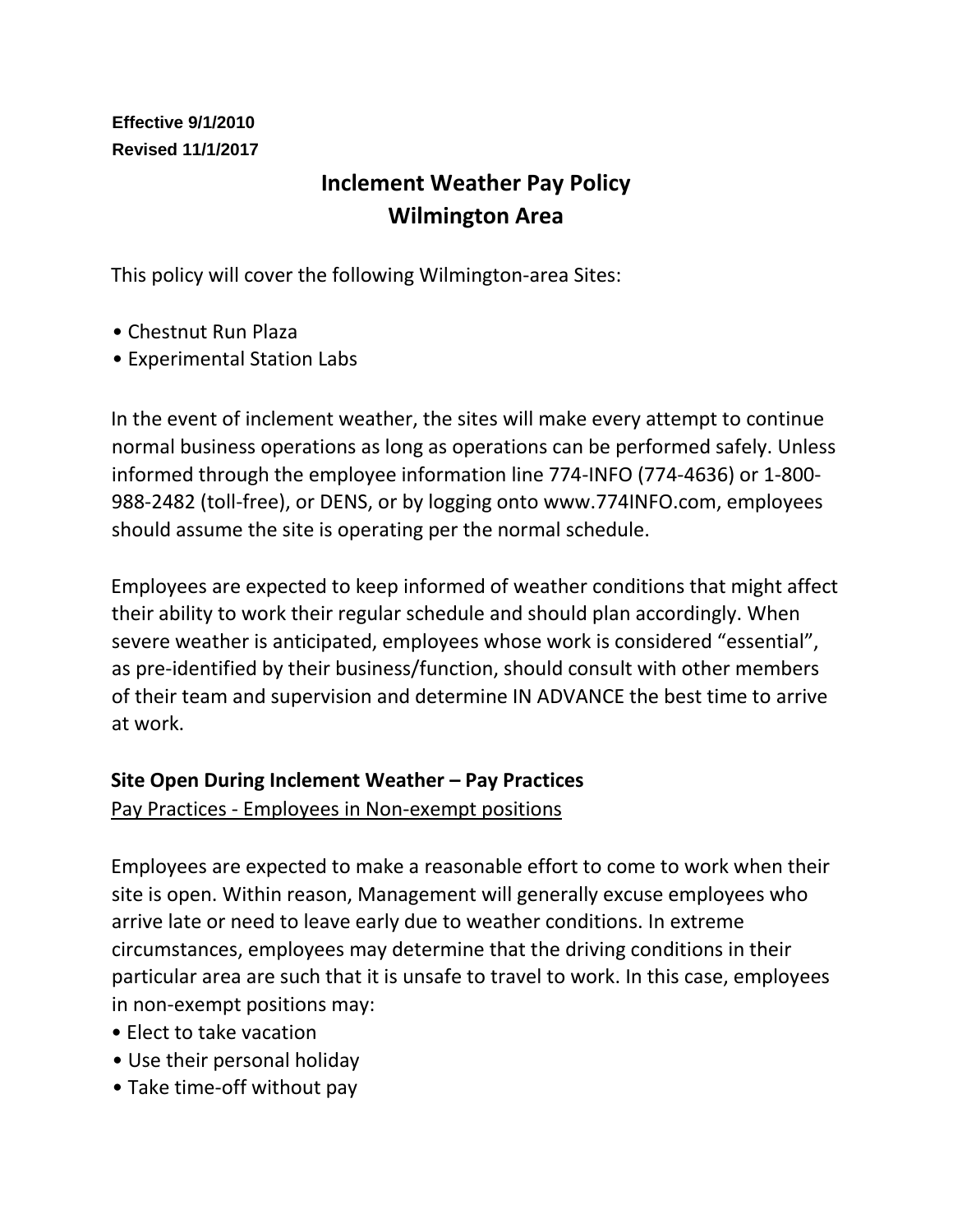- Make-up lost time (must be made up during the same work week)
- Make arrangements with his/her manager, in advance, to work from home, if appropriate.

#### Pay Practices - Employees in Exempt Positions

Employees are expected to make a reasonable effort to come to work when their site is open. Within reason, Management will generally excuse employees who arrive late or need to leave early due to weather conditions. In extreme circumstances, employees may determine that the driving conditions in their particular area are such that it is unsafe to travel to work. In this case, employees in exempt positions may: • Elect to take vacation

- Use their personal holiday
- Make arrangement with his/her manager, in advance to work from home, if appropriate.

#### **Site Closed Due to Inclement Weather**

#### Pay Practices – Employees in Non-exempt positions

If a site is closed due to inclement weather, employees who are able to work from home are expected to work. To allow management time to assess the situation and prepare communications to their employees, employees' pay will be protected for the first full-day for those who are unable to work from home. If the site is closed longer than one day, employees who are unable to work from home are expected to take vacation, personal holiday or time-off without pay. The U.S. Region HR Director may elect to extend the number of days employees' pay will be protected based on the event.

#### Pay Practices – Employees in Exempt positions

Generally, employees in exempt positions are expected to manage their time to achieve their work objectives. Consequently, employees in exempt positions are expected to perform their normal job when their site is closed. If working at home is not possible due to the nature of an employee's work, employees would be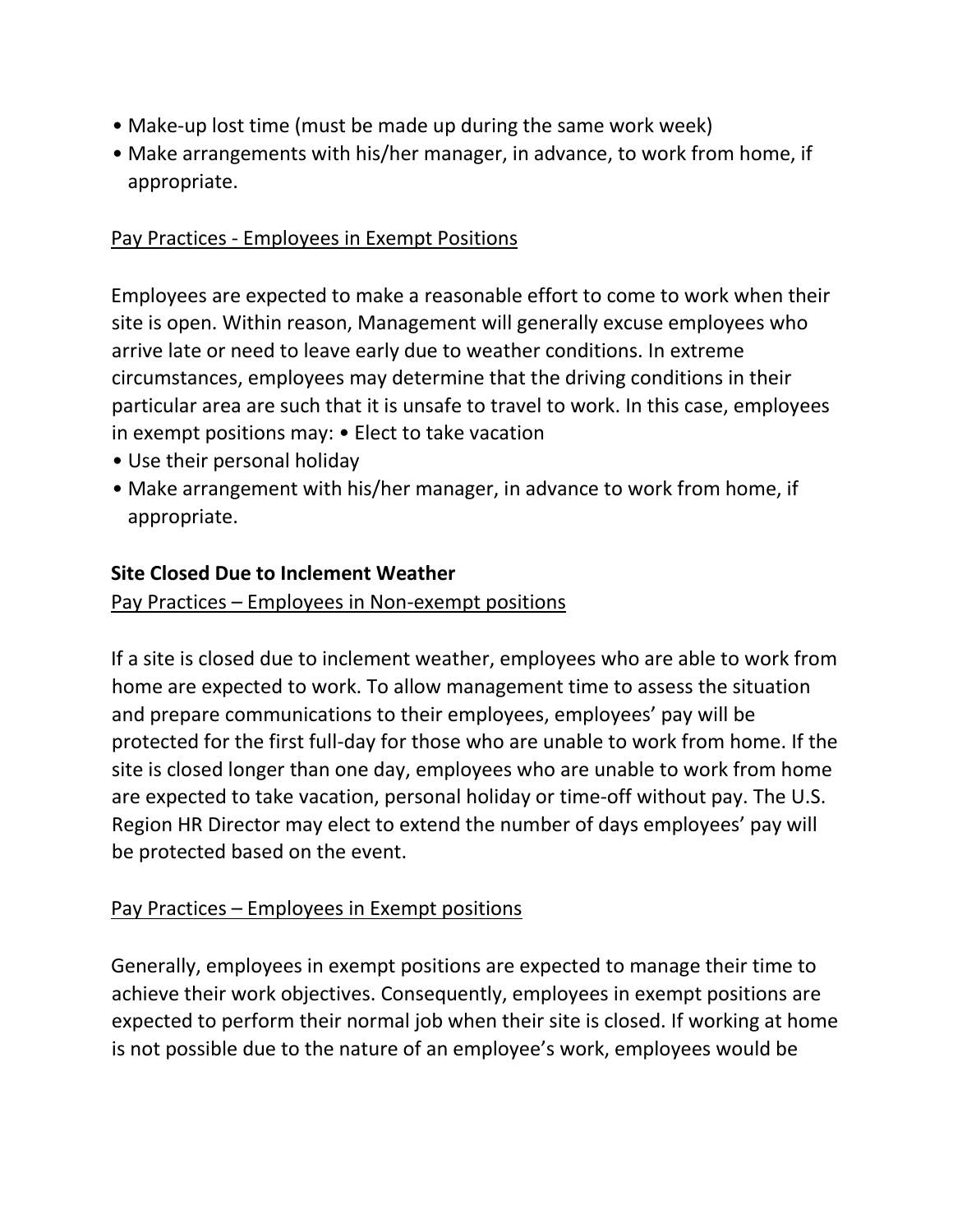expected to take vacation or a personal holiday for any days beyond the first day. Contact your Manager and/or HR with specific questions.

#### **Early Site Closing or Late Opening**

Pay Practices - Employees in Non-exempt and Exempt Positions

If a decision is made to close or open a site outside of the normal scheduled workday, employees who are able to work from home are expected to work during the workday period the site is not open. If working from home is not possible due to the nature of an employee's work, pay will be protected for the hours impacted by the early closing or late opening.

#### **Pay Practice for "Essential Personnel"**

If a site is closed due to severe weather except for essential operations, nonexempt personnel designated as "essential" will be paid an additional 1.0 times their base rate for all hours worked on the first day (premium pay), in addition to their normal pay. "Essential Personnel" are those employees who are preidentified by their business/function and are expected to report to work when the site is closed to all "Nonessential Personnel". Essential personnel may be required to remain at work to ensure that the essential operations of the site run safely. The U.S. Region HR Director may elect to extend the number of days the premium pay will apply based on the event.

#### **Sleeping Time - Employees in Non-exempt positions**

For employees who are required to remain at work, they will be compensated for the time worked beyond their regularly scheduled shift according to normal overtime pay practices. They should also be provided adequate time to sleep, during which they will not be compensated. A reasonable night's sleep means that an employee obtains at least five hours of sleep during the 24-hour scheduled period. These five hours need not be five continuous uninterrupted hours of sleep. However, if interruptions are so frequent as to prevent a reasonable period of sleep totaling not less than five hours, the entire period would be considered hours worked.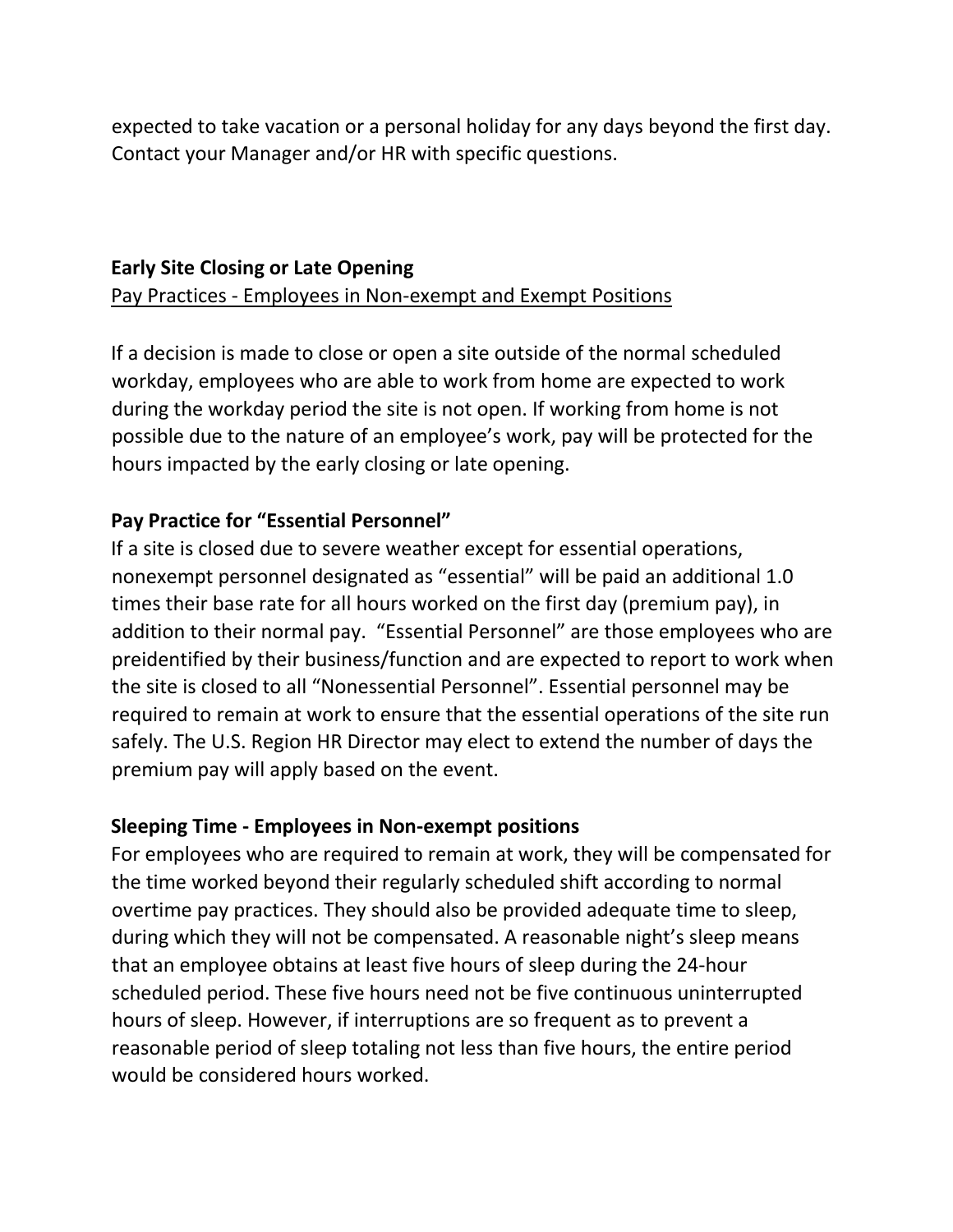### **Inclement Weather Pay Policy Wilmington Area - Q&A's**

# **Q1. Who makes the decision whether or not I can do meaningful work from home?**

A1. An employee who typically needs to be in the workplace to perform their normal job duties should discuss with their supervisor, in advance, whether there is meaningful work that can be accomplished at home while the site is closed due to inclement weather.

# **Q2. What if I have a special situation that is not addressed in the policy – who do I talk to?**

A2**.** Situations that arise which are not covered by this policy need to be addressed with the appropriate HR Leader for resolution.

# **Q3. If my site is closed for the day or opens late/closes early due to inclement weather and I planned to be on vacation during that time period, how is that time accounted for?**

A3. Employees on pre-planned vacation, illness, family leave, disability, or personal leave time including time off for death-in-the-family, continue to count this preplanned time off as such.

# **Q4. How will I know if I am considered to be 'essential personnel'?** A4.

Essential personnel are those individuals who are pre-identified by their business/function and are expected to report to work when the site is closed to all "Non-essential Personnel".